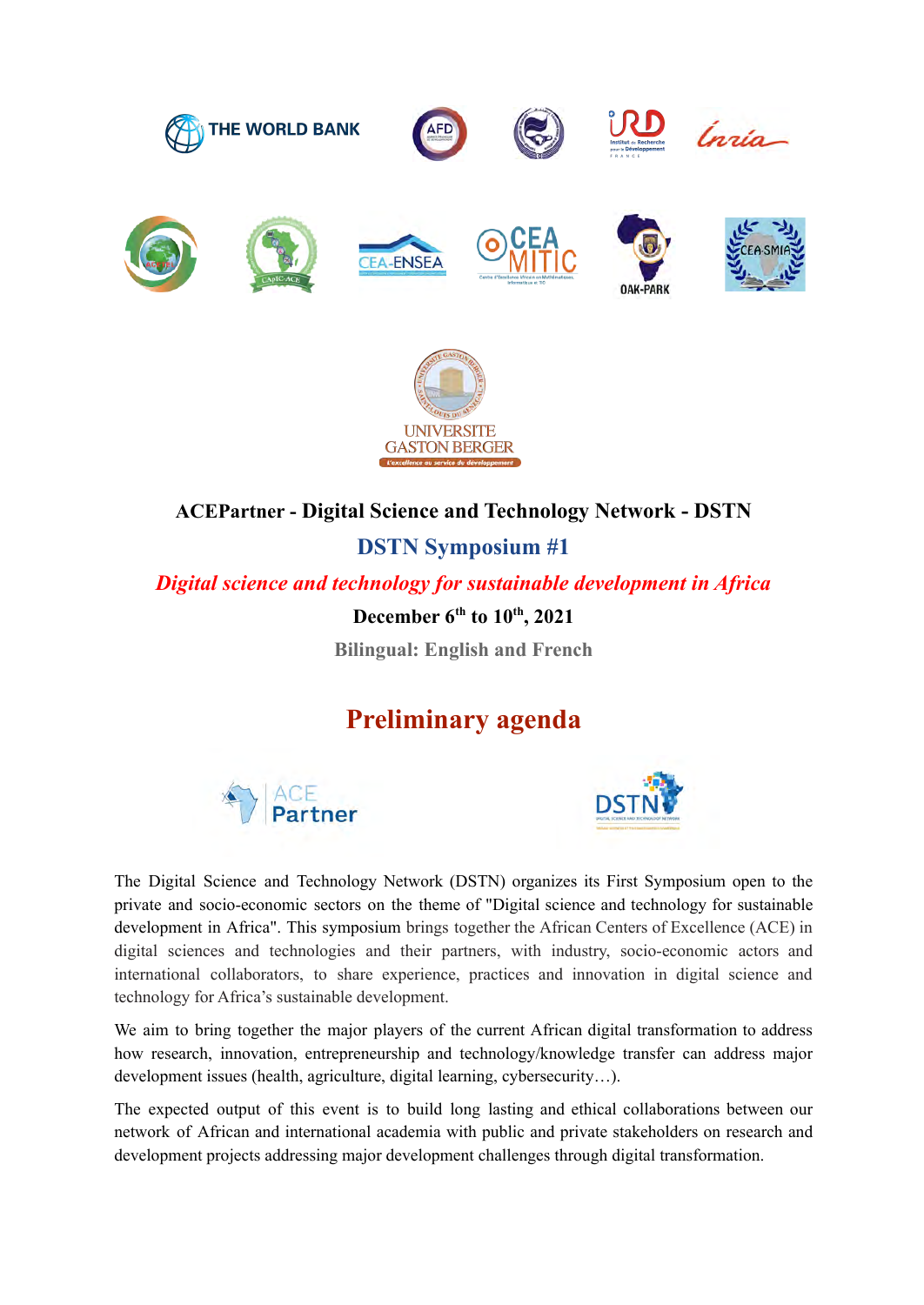The program of this Symposium is designed to:

- present and promote the activities of the DSTN in collaboration with different actors of the digital development in Africa, through thematic sessions and presentations
- stimulate exchanges between academic, enterprise and socio-economic actors, through round tables and visits
- produce recommendations of the participants on the role of digital science and technology for a sustainable development in Africa (state of the art and perspectives) for policy makers, enterprises and academic institutions.

# **Pre-Symposium Event - Hackathon Tech4Good & Tech4Society**

Saturday 4th December 2021 Sunday 5th December 2021

| <b>Time slot</b><br>(UTC) | Day / Session                                                                                                                                                                                                                                                                                                                                                                                                                                                                                                                                                                                                                                                                                                                                                                                                                                                         | <b>Mode</b> |
|---------------------------|-----------------------------------------------------------------------------------------------------------------------------------------------------------------------------------------------------------------------------------------------------------------------------------------------------------------------------------------------------------------------------------------------------------------------------------------------------------------------------------------------------------------------------------------------------------------------------------------------------------------------------------------------------------------------------------------------------------------------------------------------------------------------------------------------------------------------------------------------------------------------|-------------|
|                           |                                                                                                                                                                                                                                                                                                                                                                                                                                                                                                                                                                                                                                                                                                                                                                                                                                                                       |             |
| $08.30 - 09.00$           | <b>Welcome</b>                                                                                                                                                                                                                                                                                                                                                                                                                                                                                                                                                                                                                                                                                                                                                                                                                                                        |             |
| $09.00 - 09.15$           | <b>Session 1: Opening</b><br>AAU, AFD, IRD/ACE-Partner, Inria, DSTN                                                                                                                                                                                                                                                                                                                                                                                                                                                                                                                                                                                                                                                                                                                                                                                                   | Hybrid      |
| $09.15 - 10.30$           | <b>Session 2: ACE-Partner and DSTN</b><br>Presentation of the ACE-Partner project<br>Presentation of the Digital Science and Technology Network<br>(DSTN)<br>Update on DSTN activities in ACE members<br>o ACE MITIC (Mathematics, Informatics, and TIC), University of<br>Gaston Berger, Saint-Louis, Senegal<br><b>ACE SMIA</b> (Mathematical Sciences, Computer Science and<br>$\circ$<br>Applications), University of Abomey Calavi, Benin<br><b>ACE ENSEA</b> (Statistique et Economie quantitative), ENSEA,<br>$\circ$<br>Côte d'Ivoire<br>ACE OAK-Park (OAU ICT-Driven Knowledge Park), Obafemi<br>$\circ$<br>Awolowo University (OAU), Nigeria<br>O CApIC-ACE (Applied Informatics and Communication),<br>Covenant University, Nigeria<br><b>ACE ACETEL</b> (Technology Enhanced Learning), National Open<br>$\circ$<br>University of Nigeria (NOUN), Nigeria | Hybrid      |
| $10.30 - 11.00$           | <b>Coffee break</b>                                                                                                                                                                                                                                                                                                                                                                                                                                                                                                                                                                                                                                                                                                                                                                                                                                                   |             |
| $11.00 - 13.00$           | <b>Session 3: Inter-Thematic-Network Collaboration</b><br>Presentations of the ACE-Partner networks<br>West African Network of Infectious Diseases ACEs (WANIDA)<br>$\circ$<br>Sustainable Water Management (NET-WATER)<br>$\circ$                                                                                                                                                                                                                                                                                                                                                                                                                                                                                                                                                                                                                                    | Hybrid      |

### **Symposium agenda**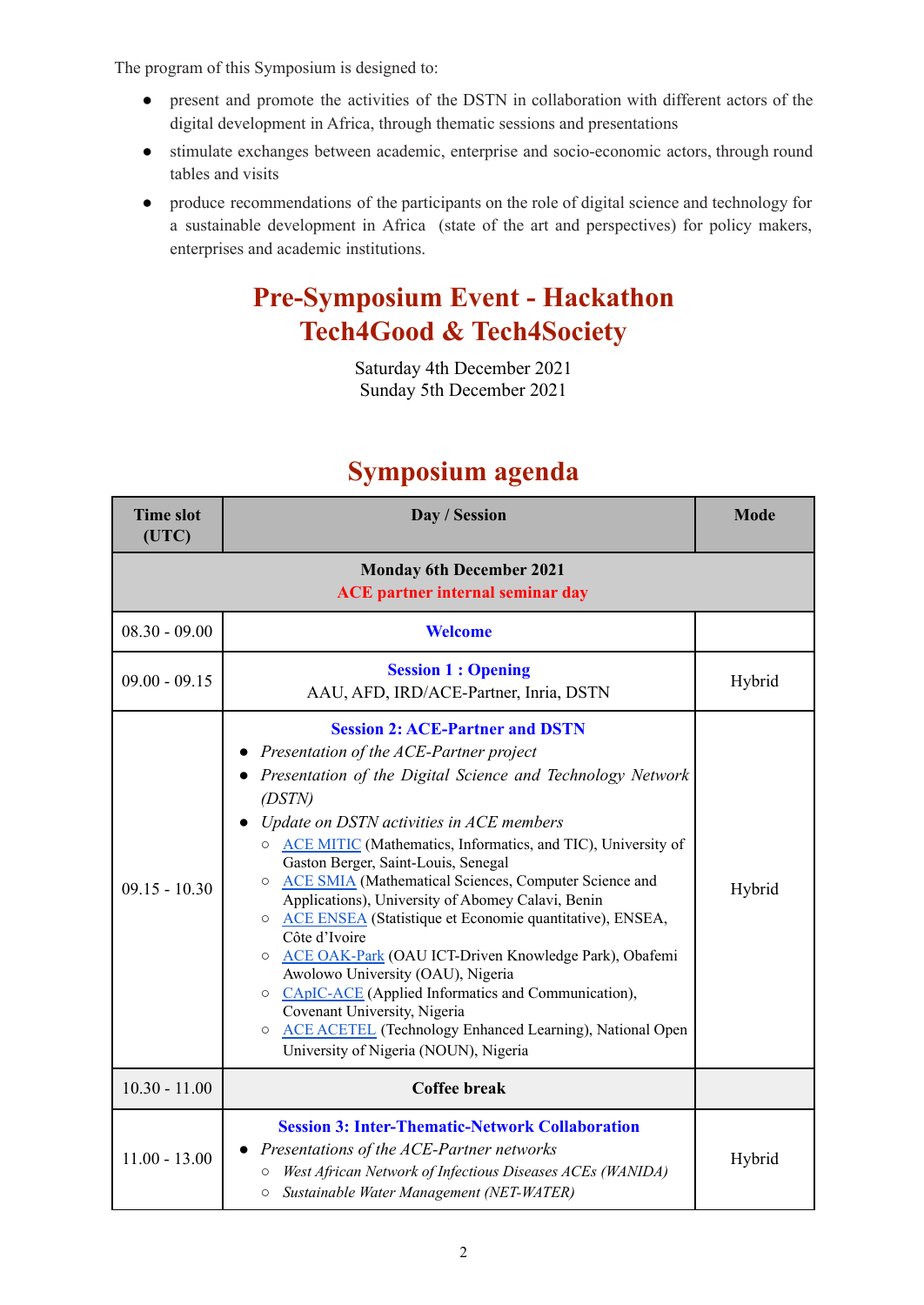|                                                                                                                          | Responsible Mining and Sustainable Development (AMR2D)<br>$\circ$<br>Discussions on potential collaboration between networks                                                                                    |         |
|--------------------------------------------------------------------------------------------------------------------------|-----------------------------------------------------------------------------------------------------------------------------------------------------------------------------------------------------------------|---------|
| $13.00 - 14.30$                                                                                                          | <b>Lunch break</b>                                                                                                                                                                                              |         |
| $14.30 - 15.30$                                                                                                          | <b>Session 4: DSTN Executive Committee</b><br>DSTN Roadmap progress review, Roadmap 2022 definition                                                                                                             | On-site |
| $14.30 - 15.30$                                                                                                          | <b>Session 5: Short training for DSTN students</b>                                                                                                                                                              | On-site |
| $15.30 - 16.00$                                                                                                          | <b>Coffee break</b>                                                                                                                                                                                             |         |
| $16.00 - 17.30$                                                                                                          | <b>Session 4: DSTN Executive Committee</b><br>DSTN Roadmap progress review, Roadmap 2022 definition                                                                                                             | On-site |
| $16.00 - 17.30$                                                                                                          | <b>Session 5: Short training for DSTN students</b>                                                                                                                                                              | On-site |
| <b>Tuesday 7th December 2021</b><br><b>Official opening</b><br>Science & Industry: challenges for a secure digital world |                                                                                                                                                                                                                 |         |
| $08.00 - 08.30$                                                                                                          | <b>Welcome</b>                                                                                                                                                                                                  |         |
| $08.30 - 10.30$                                                                                                          | <b>Session 6: Opening</b><br>Ministers of Research and/or and/or high education and/or Digital,<br>World bank, AFD, AAU, IRD/ACE-Partner, Inria, DSTN                                                           | Hybrid  |
| $10.30 - 11.00$                                                                                                          | <b>Coffee break</b>                                                                                                                                                                                             |         |
| $11.00 - 12.00$                                                                                                          | <b>Session 7: Keynote 1</b><br>transversal to DSTN topics                                                                                                                                                       | Hybrid  |
| $12.00 - 13.00$                                                                                                          | <b>Session 8: Scientific presentations</b><br><b>Challenges for secure digital world</b><br>Invited speakers<br>CyLab Africa Initiative, Dr Assane Guèye, Carnegie Mellon<br>University, Rwanda                 | Hybrid  |
| $13.00 - 14.30$                                                                                                          | <b>Lunch break</b>                                                                                                                                                                                              |         |
| $14.30 - 15.30$                                                                                                          | <b>Session 9: Round table / Discussion panel</b><br>Topic: Which impact multinationals in Africa have on training and<br>research?<br><b>Panelists</b> : industries, institutional representatives, researchers | Hybrid  |
| $15.30 - 16.00$                                                                                                          | <b>Coffee break</b>                                                                                                                                                                                             |         |
| $16.00 - 17.30$                                                                                                          | <b>Session 10: Presentation of the UGB Incubator</b><br><b>Jury of the Hackathon: pitches of candidates</b><br><b>Welcome drink of UGB</b><br><b>Location: UGB Incubator</b>                                    | On-site |
| <b>Wednesday 8th December 2021</b><br><b>Digital science in Agriculture and Environment</b>                              |                                                                                                                                                                                                                 |         |
| $08.30 - 09.00$                                                                                                          | <b>Welcome</b>                                                                                                                                                                                                  |         |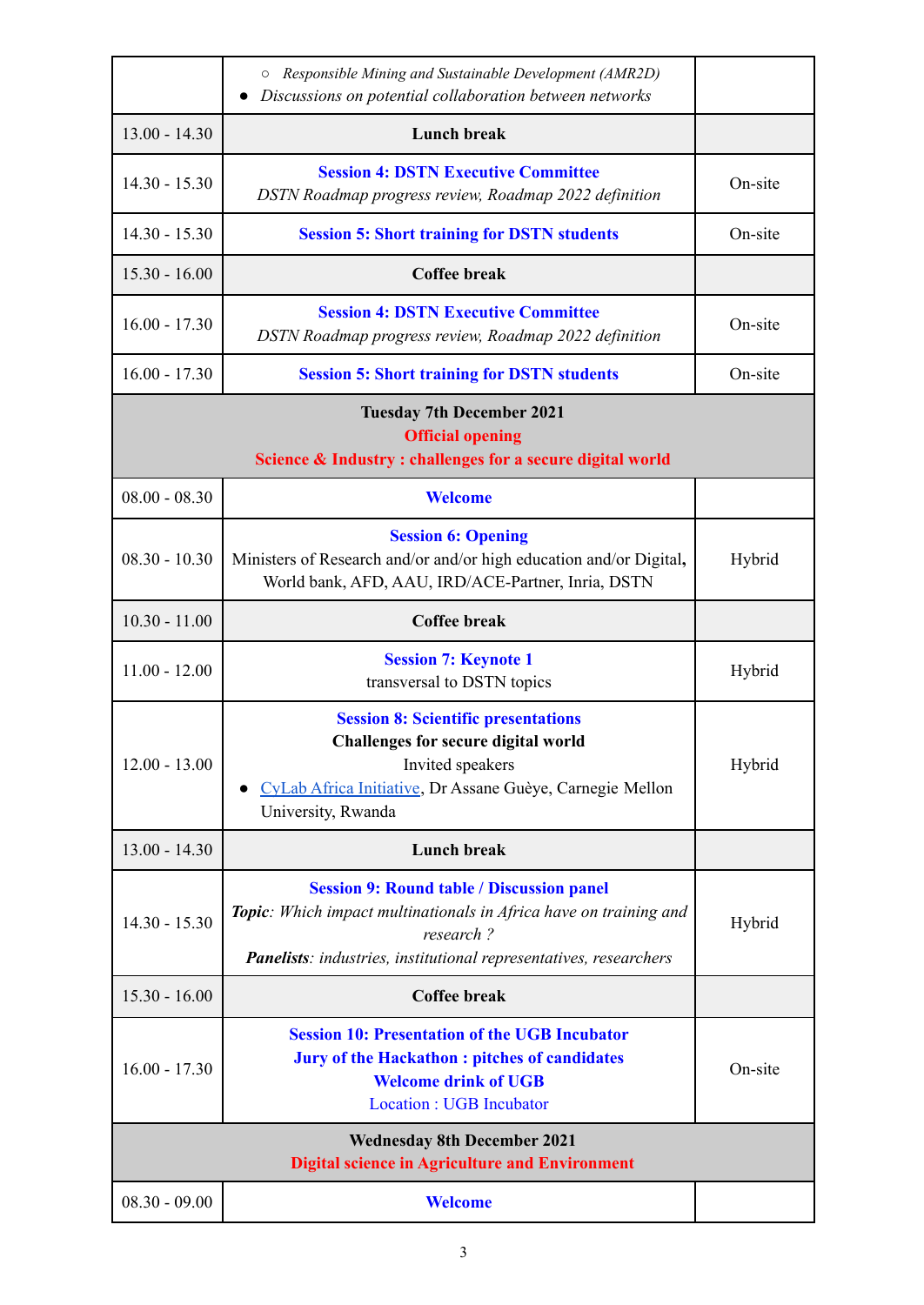| $09.00 - 09.45$ | <b>Session 11: Keynote 2</b><br><b>Impact of digital technology on agriculture and environment</b>                                                                                                                                                                                                                                                                                                                                                                                                                                                                                                        |         |
|-----------------|-----------------------------------------------------------------------------------------------------------------------------------------------------------------------------------------------------------------------------------------------------------------------------------------------------------------------------------------------------------------------------------------------------------------------------------------------------------------------------------------------------------------------------------------------------------------------------------------------------------|---------|
| $09.45 - 10.30$ | <b>Session 12: Scientific presentations</b><br>Cybersecurity and AI challenges for IoT<br><b>Presentation of DSTN Research-Teams:</b><br>Deep learning for environmental monitoring: illegal landfills<br>(Deep4EnvMonitoring), MITIC (Senegal) and SMIA (Benin)<br>• IoT Smart Data Classifier (IoT-SDC), MITIC (Senegal) and<br>SMIA (Benin)<br>AI-based Early Warning System for Rift Valley Fever<br>detection (AIRFARE-EWS), MITIC (Senegal) and CApIC<br>(Nigeria)                                                                                                                                  | Hybrid  |
| $10.30 - 11.00$ | <b>Coffee break</b>                                                                                                                                                                                                                                                                                                                                                                                                                                                                                                                                                                                       |         |
| $11.00 - 13.00$ | <b>Session 13: Scientific presentations</b><br>Statistical learning and predictive models for environnement<br><b>Presentation DSTN Research-Teams:</b><br>Genetic and Environmental COntributions to Malaria<br>prevalence in SEnegal Côte d'Ivoire (GECOMSECI), MITIC<br>(Senegal) and ENSEA (Ivory Cost)<br>• Extreme value modeling and Stochastic Analysis on<br>Riemannian manifolds (EVSAR), MITIC (Senegal) and<br>SMIA (Benin)<br>Geometric methods and Wavelet transform for driving<br>information in Atmospheric Sciences (GWAS), SMIA (Benin)<br>and MITIC (Senegal)<br>$+1$ invited speaker | Hybrid  |
| $13.00 - 14.30$ | <b>Lunch break</b>                                                                                                                                                                                                                                                                                                                                                                                                                                                                                                                                                                                        |         |
| $14.30 - 15.30$ | <b>Session 14: Discussion panel - opened to the society</b><br><b>Digital Sciences in Agriculture and Environment</b><br>Agriculture and Environment stakeholders                                                                                                                                                                                                                                                                                                                                                                                                                                         | On-site |
| $15.30 - 16.00$ | <b>Coffee break</b>                                                                                                                                                                                                                                                                                                                                                                                                                                                                                                                                                                                       |         |
| $16.00 - 17.30$ | <b>Session 15: Parallel working groups for output</b><br>recommendations                                                                                                                                                                                                                                                                                                                                                                                                                                                                                                                                  | On-site |
|                 |                                                                                                                                                                                                                                                                                                                                                                                                                                                                                                                                                                                                           |         |
| $08.30 - 09.00$ | Welcome                                                                                                                                                                                                                                                                                                                                                                                                                                                                                                                                                                                                   |         |
| $09.00 - 09.45$ | <b>Session 16: Keynote 3</b><br>Secure management of sensitive data                                                                                                                                                                                                                                                                                                                                                                                                                                                                                                                                       |         |
| $09.45 - 10.30$ | <b>Session 17: Scientific presentations</b><br><b>Digital development for Health</b><br><b>Presentation DSTN Research-Teams:</b>                                                                                                                                                                                                                                                                                                                                                                                                                                                                          | Hybrid  |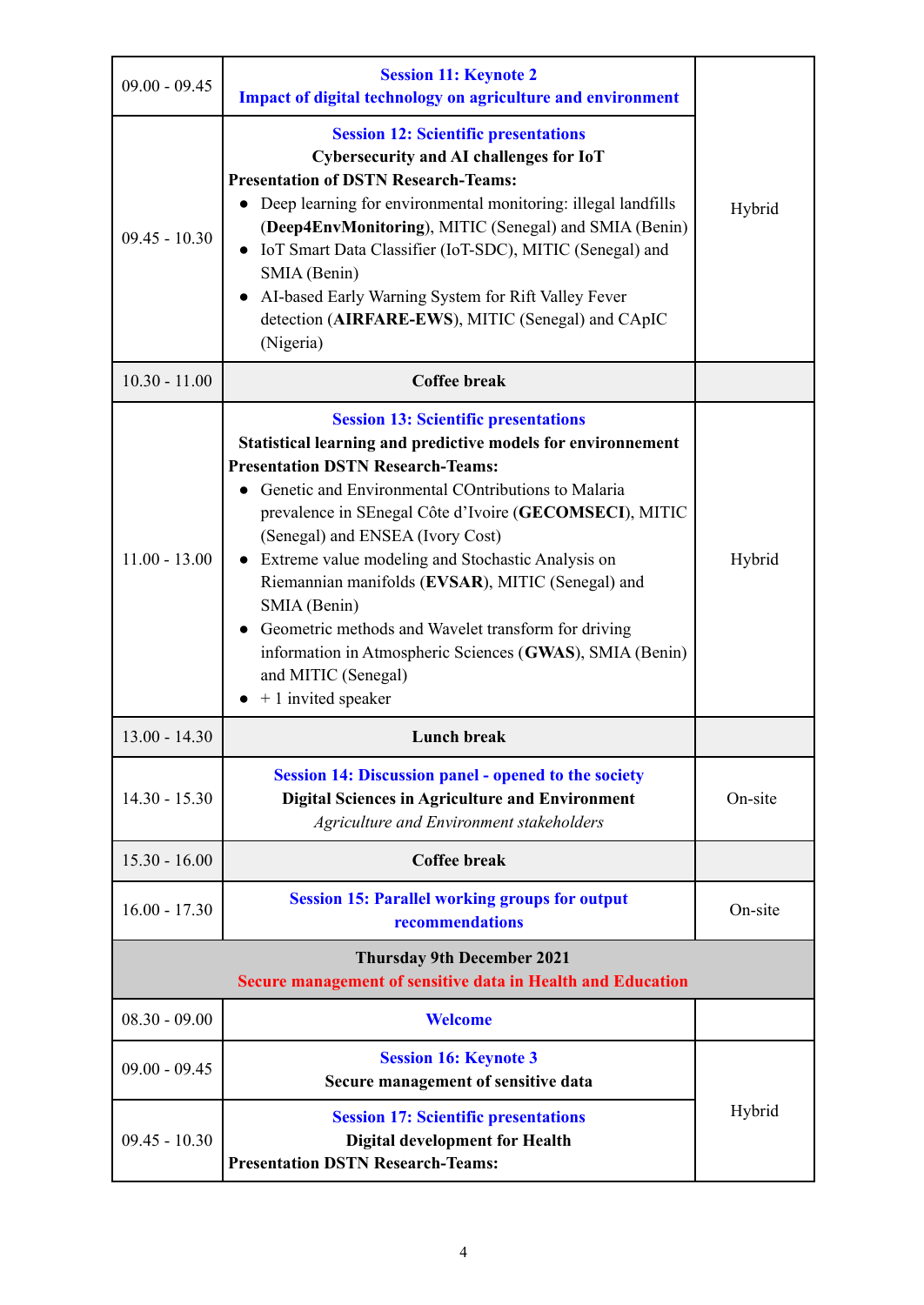|                 | AI-based analytical framework for the prevention and<br>monitoring of cardio-vascular diseases in African countries<br>(AI4CARDIO), MITIC (Senegal) and SMIA (Benin)<br>Development of a Secure Federated Cloud Architecture<br>Towards Precision Medicine in Africa (SEC-FEDGEN),<br>CapIC (Nigeria) and MITIC (Senegal)<br>Invited speaker: WHO COVID-19 platform for West and<br>Central Africa (WCA), Dr Mamadou Diallo, IRD                                                                                                                                                                                                                                                                                                        |         |
|-----------------|-----------------------------------------------------------------------------------------------------------------------------------------------------------------------------------------------------------------------------------------------------------------------------------------------------------------------------------------------------------------------------------------------------------------------------------------------------------------------------------------------------------------------------------------------------------------------------------------------------------------------------------------------------------------------------------------------------------------------------------------|---------|
| $10.30 - 11.00$ | <b>Coffee break</b>                                                                                                                                                                                                                                                                                                                                                                                                                                                                                                                                                                                                                                                                                                                     |         |
| $11.00 - 13.00$ | <b>Session 18: Scientific presentations</b><br>Online teaching and cybercampus<br><b>Presentation DSTN Research-Teams:</b><br>Promoting Digital Transformation in West Africa: Mitigating<br>Security Risks Associated with increased Participation in the<br>Digital Learning Space in a Post-COVID World<br>(ACETSMIP), ACETEL (Nigeria) and SMIA (Benin)<br>Development of Cloud and Mobile Health Education Apps for<br>FEDGEN Platform (FEDGEN_HealthEduApp), CApIC<br>(Nigeria) and MITIC (Senegal)<br>Development of an adaptive bio-optimisation based intrusion<br>detection model for Supervisory Control and Data Acquisition<br>(SCADA) Systems (CyberScada), OAK-PARK (Nigeria) and<br>SMIA (Benin)<br>+ 1 invited speaker | Hybrid  |
| $13.00 - 14.30$ | <b>Lunch break</b>                                                                                                                                                                                                                                                                                                                                                                                                                                                                                                                                                                                                                                                                                                                      |         |
| $14.30 - 15.30$ | <b>Session 19: Discussion panel - Opened to the society</b><br>Social network impact?<br>How to deal with personal data and privacy?<br>Invited projects                                                                                                                                                                                                                                                                                                                                                                                                                                                                                                                                                                                | Hybrid  |
| $15.30 - 16.00$ | <b>Coffee break</b>                                                                                                                                                                                                                                                                                                                                                                                                                                                                                                                                                                                                                                                                                                                     |         |
| $16.00 - 17.30$ | <b>Session 20: Parallel working groups for output</b><br>recommendations                                                                                                                                                                                                                                                                                                                                                                                                                                                                                                                                                                                                                                                                | On-site |
|                 |                                                                                                                                                                                                                                                                                                                                                                                                                                                                                                                                                                                                                                                                                                                                         |         |
| $20.00 - 23.00$ | <b>Gala dinner</b><br><b>Hackathon results announcement</b>                                                                                                                                                                                                                                                                                                                                                                                                                                                                                                                                                                                                                                                                             | On-site |
|                 | <b>Friday 10th December 2021</b><br><b>Innovation and Entrepreneurship in Africa</b>                                                                                                                                                                                                                                                                                                                                                                                                                                                                                                                                                                                                                                                    |         |
| $08.30 - 09.00$ | <b>Welcome</b>                                                                                                                                                                                                                                                                                                                                                                                                                                                                                                                                                                                                                                                                                                                          |         |
| $09.00 - 09.45$ | <b>Session 21: Keynote 4</b><br><b>Entrepreneurship and insertion in Africa</b>                                                                                                                                                                                                                                                                                                                                                                                                                                                                                                                                                                                                                                                         | Hybrid  |
| $09.45 - 10.30$ | <b>Session 22: Innovation and Entrepreneurship</b><br><b>ACE</b> Incubators, KEDGE                                                                                                                                                                                                                                                                                                                                                                                                                                                                                                                                                                                                                                                      | Hybrid  |